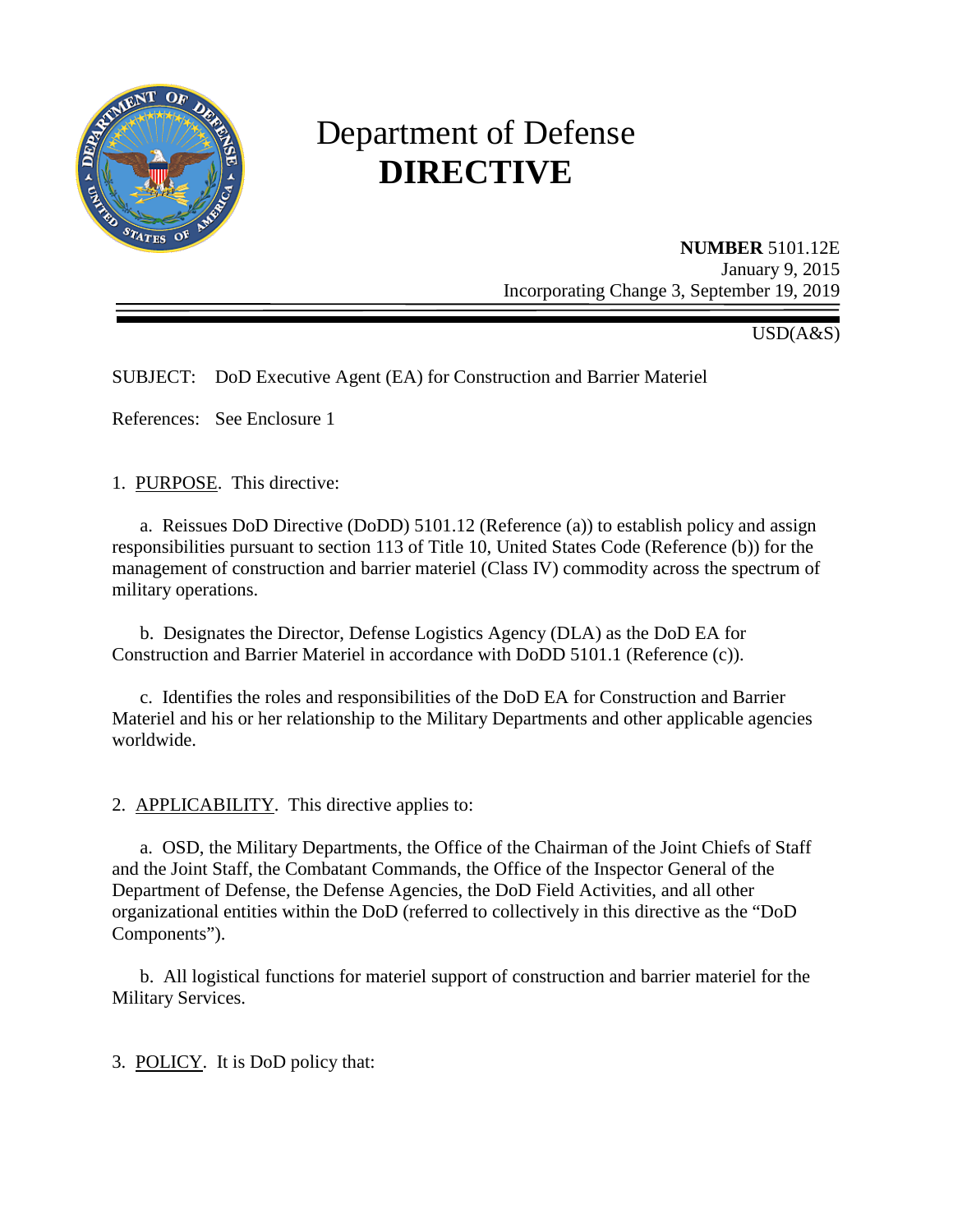a. The supply and use of construction and barrier materiel is an integral part of the DoD's global engagement, force protection, and warfighting capabilities.

 b. The construction and barrier materiel acquisition and logistics program maintains a consistent level of efficient and effective worldwide support throughout the full spectrum of military operations.

4. RESPONSIBILITIES. See Enclosure 2.

5. RELEASABILITY. **Cleared for public release**. This directive is available on the Directives Division Website at http://www.esd.whs.mil/DD/.

6. SUMMARY OF CHANGE 3. This change is administrative and updates references and organizational symbols to reflect the reorganization of the Office of the Under Secretary of Defense for Acquisition, Technology, and Logistics, pursuant to the July 13, 2018 Deputy Secretary of Defense Memorandum (Reference (d)).

7. EFFECTIVE DATE. This directive is effective January 9, 2015.

Robert O. Work Deputy Secretary of Defense

Enclosures

1. References 2. Responsibilities Glossary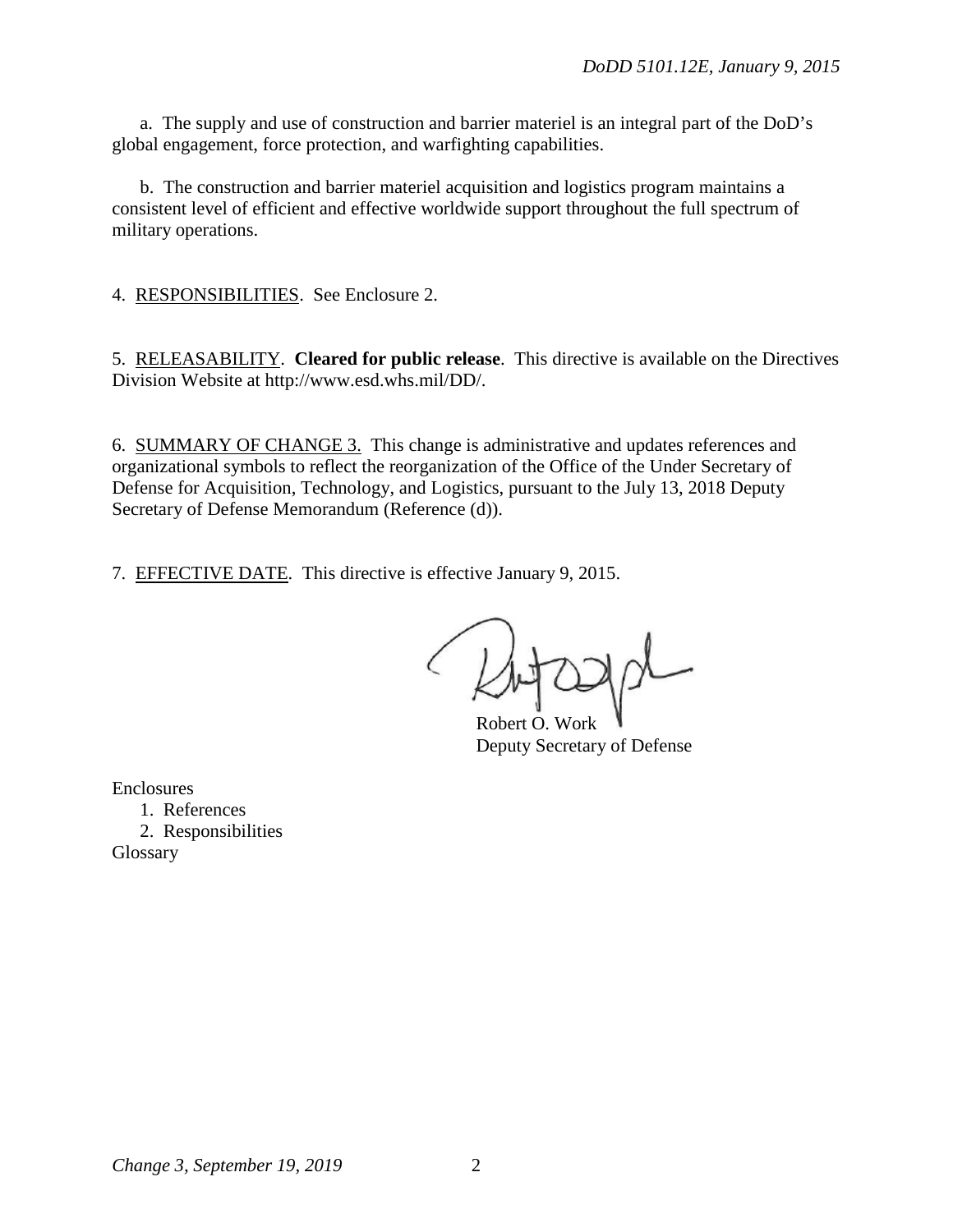# ENCLOSURE 1

#### REFERENCES

- (a) DoD Directive 5101.12, "DoD Executive Agent (DoD EA) for Construction/Barrier Materiel," July 16, 2005 (hereby cancelled)
- (b) Section 113 of Title 10, United States Code
- (c) DoD Directive 5101.1, "DoD Executive Agent," September 3, 2002, as amended
- (d) Deputy Secretary of Defense Memorandum, "Establishment of the Office of the Under Secretary of Defense for Research and Engineering and the Office of the Under Secretary of Defense for Acquisition and Sustainment," July 13, 2018
- (e) Defense Federal Acquisition Regulation Supplement (DFARS) Subpart 208.70, April 19, 2011
- (f) DoD Instruction 4140.01, "DoD Supply Chain Materiel Management Policy," March 6, 2019
- (g) DoD Instruction 3110.06, "War Reserve Materiel (WRM) Policy," January 7, 2019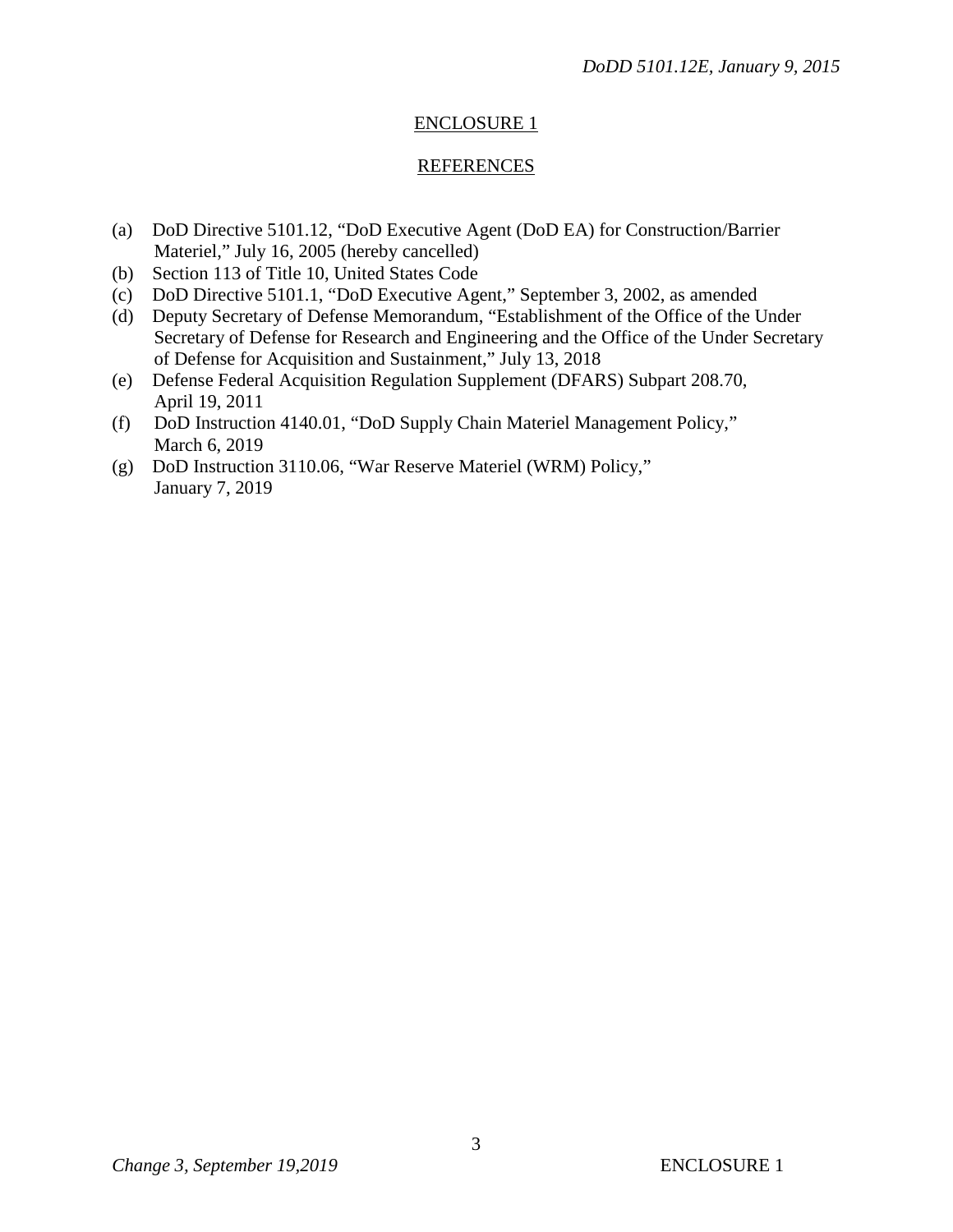## ENCLOSURE 2

#### **RESPONSIBILITIES**

# 1. UNDER SECRETARY OF DEFENSE FOR ACQUISITION AND SUSTAINMENT (USD(A&S)). The USD(A&S) provides oversight and guidance for DoD construction and barrier materiel (Class IV).

2. ASSISTANT SECRETARY OF DEFENSE FOR SUSTAINMENT (ASD(S)). Under the authority, direction, and control of the USD(A&S), the ASD(S):

 a Oversees the construction and barrier materiel support activities of the DoD EA for Construction and Barrier Materiel.

 b. Assesses DoD EA for Construction and Barrier Materiel responsibilities for continued need, currency, and effectiveness.

c. Coordinates with the DoD EA for Construction and Barrier Materiel to ensure:

 (1) All necessary action is taken and funding is obtained to ensure that construction and barrier materiel support keeps pace with the development of operational plans and force structure changes.

 (2) Development of logistics plans for construction and barrier materiel to support operations in all environments.

3. DIRECTOR, DLA. Under the authority, direction, and control of the ASD(S), and in addition to the responsibilities in section 4 of this enclosure and in his or her capacity as the DoD EA for Construction and Barrier Materiel, the Director, DLA:

a Integrates a construction and barrier materiel acquisition and logistics program that maintains a consistent level of efficient and effective worldwide support throughout the full spectrum of military operations in accordance with subpart 208.70 of the Defense Federal Acquisition Regulation Supplement and DoDI 4140.01 (References (e) and (f)).

 b. Maintains a separate program element to execute DoD EA for Construction and Barrier Materiel responsibilities.

 c. Plans for, procures, manages, and supplies construction and barrier materiel required by the DoD Components.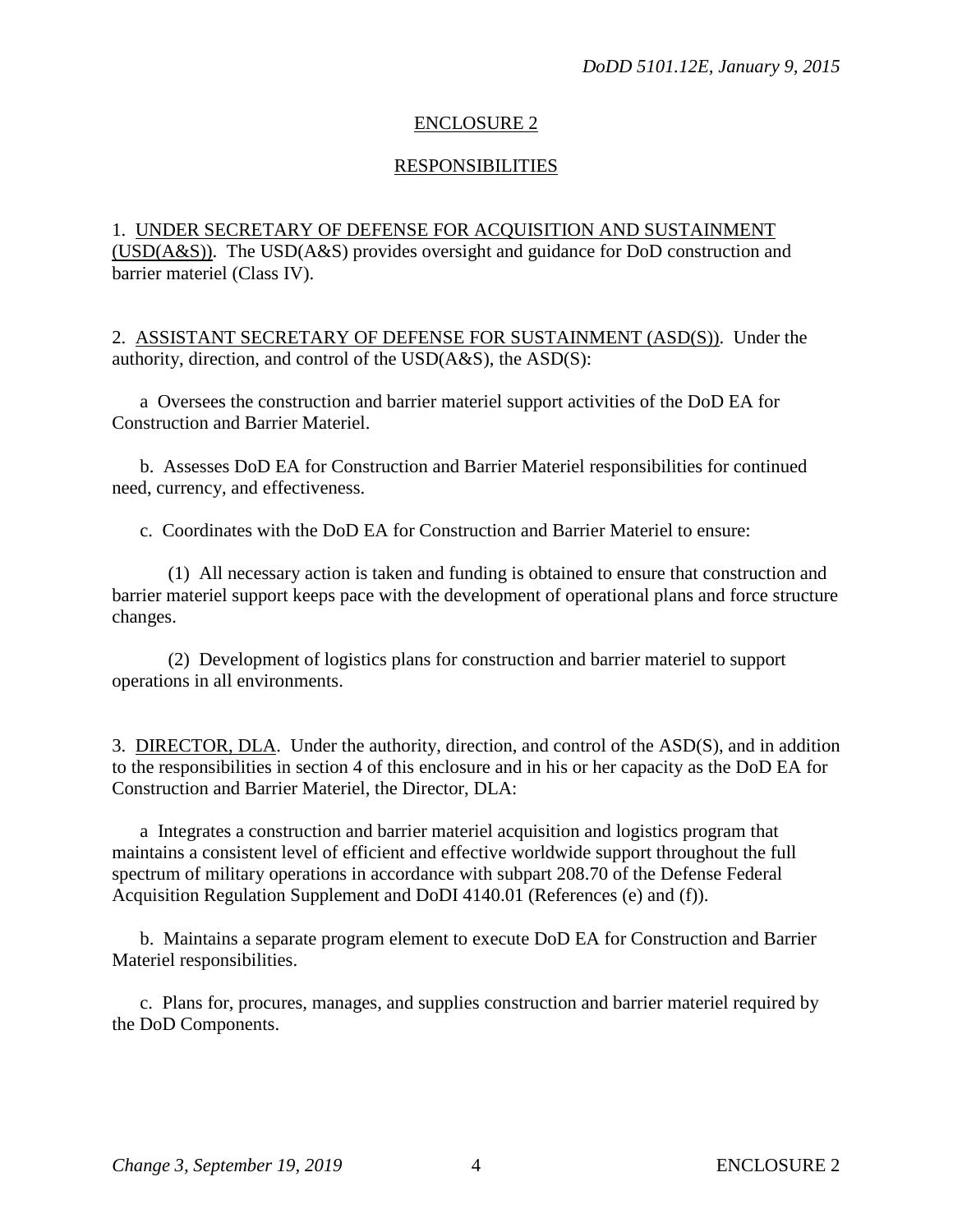d. Participates in the development and implementation of a joint tool for planning and consolidating construction and barrier materiel requirements, in coordination with the Chairman of the Joint Chiefs of Staff (CJCS).

 e. Participates in the planning, development, and implementation of joint processes to support total visibility of construction and barrier materiel requirements and assets throughout the entire supply chain and to adopt new and emerging materials.

f. Chairs the Joint Class IV Governance Board to coordinate and resolve construction and barrier materiel-related issues.

g. Maintains alliances, as necessary, with other strategic and business partners in support of requirements.

 h. Provides management information and reports, as required, to customers and partners so they can monitor and improve their overall operations.

4. DoD COMPONENT HEADS. The DoD Component heads:

a. Provide consolidated requirements data to the DoD EA for Construction and Barrier Material regarding the types and quantities of construction and barrier materiel items for the full spectrum of military operations.

 b. Provide visibility to the United States Transportation Command (USTRANSCOM) of the strategic and theater distribution requirements for Class IV materiel.

c. Coordinate with the DoD EA for Construction and Barrier Material and USTRANSCOM on requirements sourcing to assure materiel availability during peace and wartime to eliminate duplication of effort.

 d. Develop, program, and coordinate the budget for construction and barrier materiel support, including research and development, in support of the unified and specified commanders' operational plans.

e. Maintain and protect war reserve stocks in accordance with DoDI 3110.06 (Reference  $(g)$ ).

 f. Reimburse the DoD EA for Construction and Barrier Materiel for goods and services provided and mission transfers, where applicable.

g. Assess the support provided by the DoD EA for Construction and Barrier Materiel for effectiveness and the efficiency in meeting requirements. Make appropriate recommendations for improvements to the DoD EA for Construction and Barrier Materiel, as needed.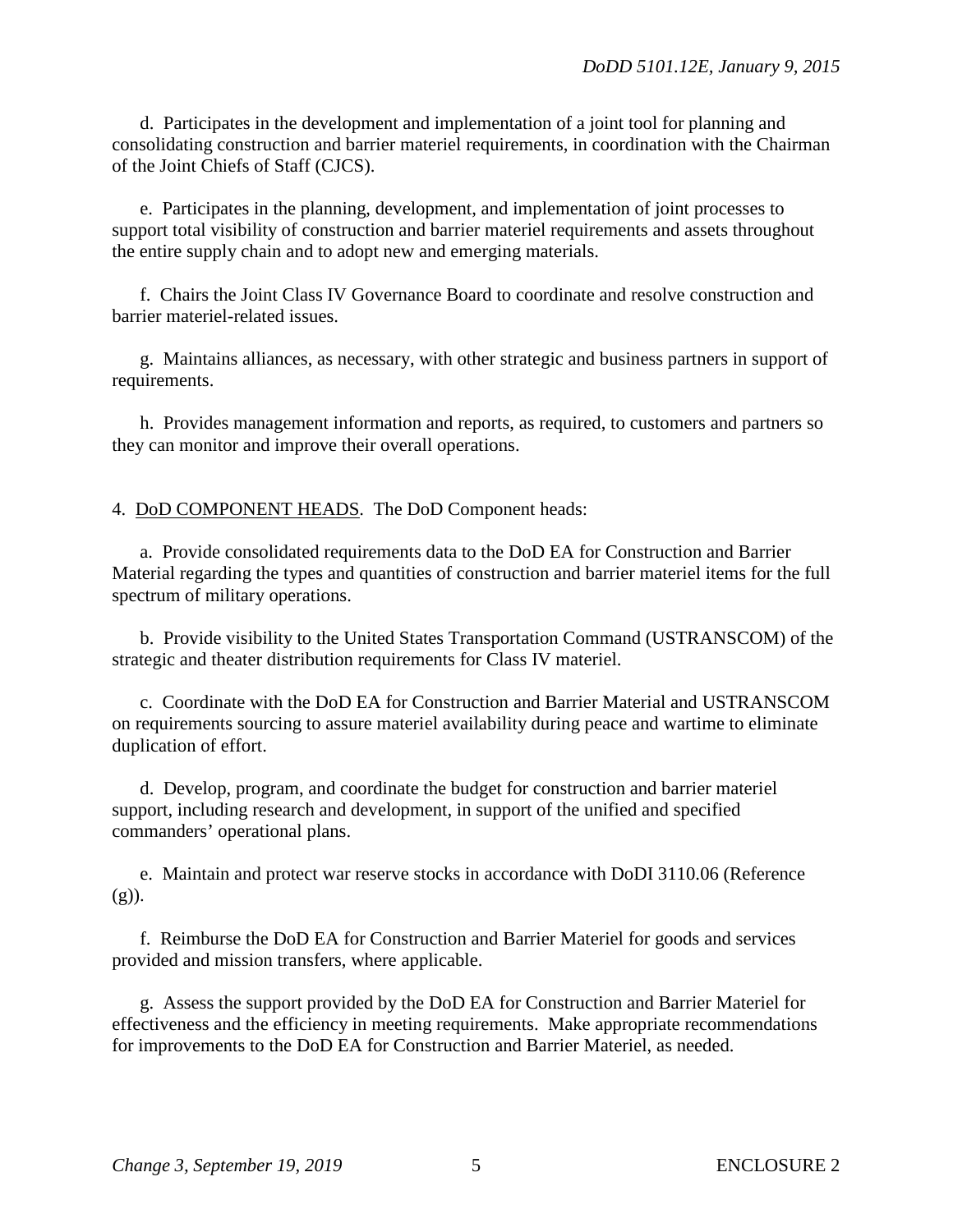h. Designate a representative (flag or general officer or Senior Executive Service level equivalent) to serve on the joint Class IV Governance Board.

5. CJCS. In addition to the responsibilities in section 4 of this enclosure, the CJCS:

 a. Ensures that the Combatant Commanders assess the adequacy of construction and barrier materiel support for deployed forces.

 b. Develops appropriate joint publications, doctrine, and standards for the employment of construction and barrier materiel.

 c. Maintains and modernizes a joint planning tool that supports the DoD EA for Construction and Barrier Materiel.

6. COMBATANT COMMANDERS. In addition to the responsibilities in section 4 of this enclosure, and through the CJCS, the Combatant Commanders:

a. Coordinate with the DoD EA for Construction and Barrier Material and USTRANSCOM on construction and barrier materiel support in the planning and execution of military operations.

 b. Determine the point of physical handoff and transfer of accountability and responsibility, in coordination with the DoD EA for Construction and Barrier Material and the Military **Services**